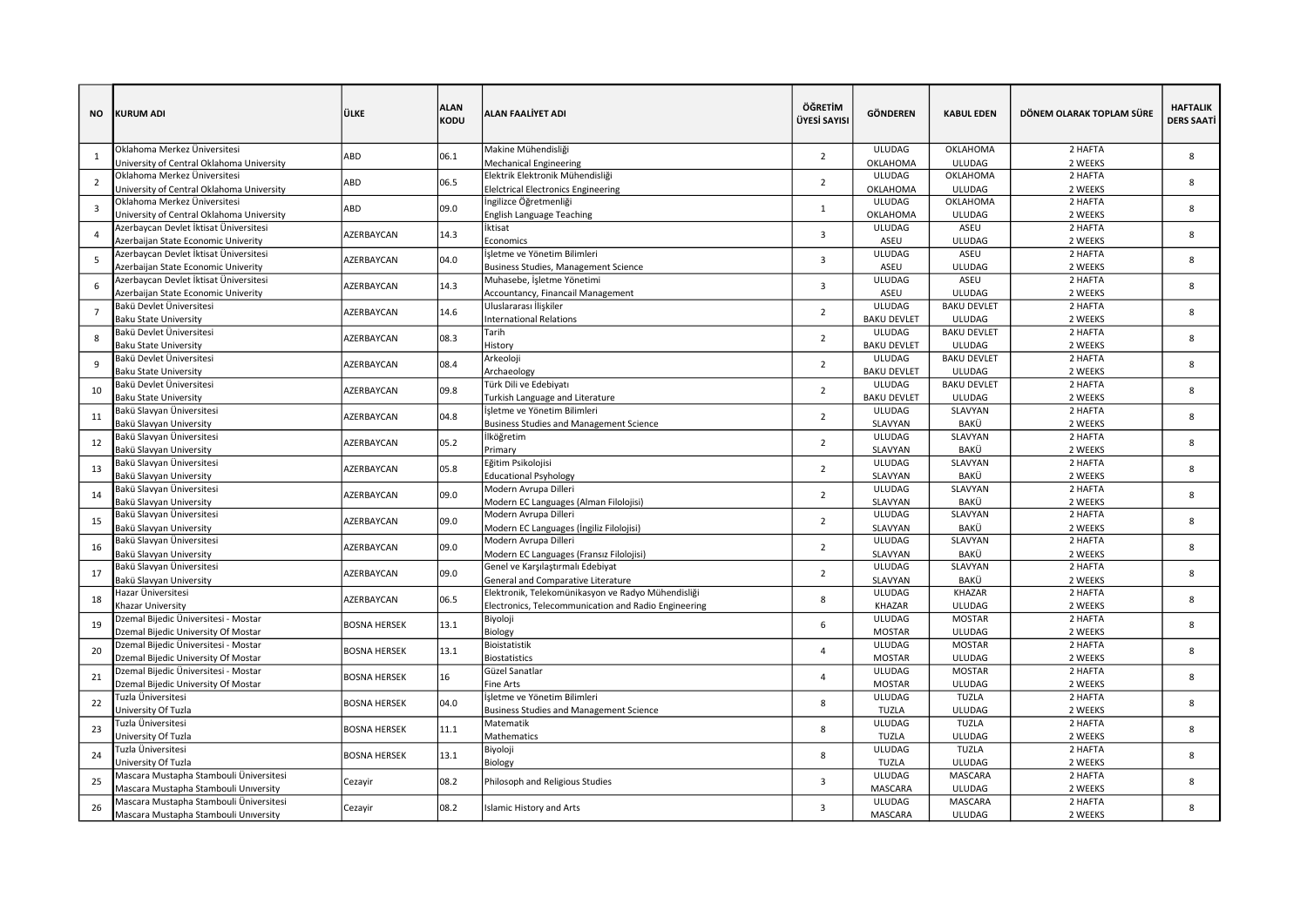| 27 | Mascara Mustapha Stambouli Üniversitesi<br>Mascara Mustapha Stambouli University | Cezayir          | 01.4                                                | <b>Basic Islamic Studies</b>                                                | 3                             | <b>ULUDAG</b><br>MASCARA     | MASCARA<br><b>ULUDAG</b>   | 2 HAFTA<br>2 WEEKS | 8       |  |  |  |  |  |  |      |                                |    |           |               |         |   |
|----|----------------------------------------------------------------------------------|------------------|-----------------------------------------------------|-----------------------------------------------------------------------------|-------------------------------|------------------------------|----------------------------|--------------------|---------|--|--|--|--|--|--|------|--------------------------------|----|-----------|---------------|---------|---|
| 28 | Ahmet Yesevi Üniversitesi<br>Ahmet Yesevi University                             | KAZAKİSTAN       | 04.0                                                | İşletme ve Yönetim Bilimleri<br><b>Business Studies, Management Science</b> | 6                             | <b>ULUDAG</b><br>A.YESEVİ    | A.YESEVİ<br>ULUDAG         | 2 HAFTA<br>2 WEEKS | 8       |  |  |  |  |  |  |      |                                |    |           |               |         |   |
|    | Ahmet Yesevi Üniversitesi                                                        |                  |                                                     |                                                                             |                               | <b>ULUDAG</b>                | A.YESEVİ                   | 2 HAFTA            |         |  |  |  |  |  |  |      |                                |    |           |               |         |   |
| 29 | Ahmet Yesevi University                                                          | KAZAKİSTAN       | 12.1                                                | Tip(Medicine)                                                               | 6                             | A.YESEVİ                     | <b>ULUDAG</b>              | 2 WEEKS            | 8       |  |  |  |  |  |  |      |                                |    |           |               |         |   |
|    | Ahmet Yesevi Üniversitesi                                                        | KAZAKİSTAN       |                                                     | Tarih ve Arkeoloji                                                          |                               | <b>ULUDAG</b>                | A.YESEVİ                   | 2 HAFTA            |         |  |  |  |  |  |  |      |                                |    |           |               |         |   |
| 30 | Ahmet Yesevi University                                                          |                  | 08.3                                                | <b>History and Archaeology</b>                                              | 6                             | A.YESEVİ                     | <b>ULUDAG</b>              | 2 WEEKS            | 8       |  |  |  |  |  |  |      |                                |    |           |               |         |   |
| 31 | Ahmet Yesevi Üniversitesi                                                        | <b>AZAKİSTAN</b> | 14.3                                                | İktisat                                                                     | 6                             | <b>ULUDAG</b>                | A.YESEVİ                   | 2 HAFTA            | 8       |  |  |  |  |  |  |      |                                |    |           |               |         |   |
|    | Ahmet Yesevi University                                                          |                  |                                                     | Economics                                                                   |                               | A.YESEVİ                     | ULUDAG                     | 2 WEEKS            |         |  |  |  |  |  |  |      |                                |    |           |               |         |   |
| 32 | Ahmet Yesevi Üniversitesi                                                        | KAZAKİSTAN       | 11.3                                                | Bilgisayar Bilimleri                                                        | 6                             | <b>ULUDAG</b>                | A.YESEVİ                   | 2 HAFTA            | 8       |  |  |  |  |  |  |      |                                |    |           |               |         |   |
|    | Ahmet Yesevi University                                                          |                  |                                                     | <b>Computer Sciences</b>                                                    |                               | A.YESEVİ                     | <b>ULUDAG</b>              | 2 WEEKS            |         |  |  |  |  |  |  |      |                                |    |           |               |         |   |
| 33 | Ahmet Yesevi Üniversitesi                                                        | KAZAKİSTAN       | 14.6                                                | Uluslararası İlişkiler                                                      | 6                             | ULUDAG                       | A.YESEVİ                   | 2 HAFTA            | 8       |  |  |  |  |  |  |      |                                |    |           |               |         |   |
|    | Ahmet Yesevi University                                                          |                  |                                                     |                                                                             |                               | A.YESEVİ                     | <b>ULUDAG</b>              | 2 WEEKS            |         |  |  |  |  |  |  |      |                                |    |           |               |         |   |
| 34 | Ahmet Yesevi Üniversitesi                                                        | KAZAKİSTAN       | 09.0                                                | Türk Dili ve Edebiyatı                                                      | 6                             | ULUDAG                       | A.YESEVİ                   | 2 HAFTA            | 8       |  |  |  |  |  |  |      |                                |    |           |               |         |   |
|    | Ahmet Yesevi University                                                          |                  |                                                     |                                                                             |                               | A.YESEVİ                     | ULUDAG                     | 2 WEEKS            |         |  |  |  |  |  |  |      |                                |    |           |               |         |   |
| 35 | Ahmet Yesevi Üniversitesi                                                        | KAZAKİSTAN       | 14.4                                                | Psikoloji                                                                   | 6                             | <b>ULUDAG</b>                | A.YESEVİ<br><b>ULUDAG</b>  | 2 HAFTA<br>2 WEEKS | 8       |  |  |  |  |  |  |      |                                |    |           |               |         |   |
|    | Ahmet Yesevi University<br>Ahmet Yesevi Üniversitesi                             |                  |                                                     | Psychology<br>Felsefe                                                       |                               | A.YESEVİ<br><b>ULUDAG</b>    | A.YESEVİ                   | 2 HAFTA            |         |  |  |  |  |  |  |      |                                |    |           |               |         |   |
| 36 | Ahmet Yesevi University                                                          | KAZAKİSTAN       | 08.1                                                | Philosophy                                                                  | 6                             | A.YESEVİ                     | <b>ULUDAG</b>              | 2 WEEKS            | 8       |  |  |  |  |  |  |      |                                |    |           |               |         |   |
|    | Buketov Karaganda Devlet Üniversitesi                                            |                  |                                                     | Uluslararası İlişkiler, Avrupa Çalışmaları, Bölge Çalışmaları               |                               | ULUDAG                       | KARAGANDA                  | 2 HAFTA            |         |  |  |  |  |  |  |      |                                |    |           |               |         |   |
| 37 | Buketov Karaganda State University                                               | KAZAKİSTAN       | 14.6                                                | International Relations, European Studies, Area Studies                     | 4                             | KARAGANDA                    | ULUDAG                     | 2 WEEKS            | 8<br>8  |  |  |  |  |  |  |      |                                |    |           |               |         |   |
|    | Buketov Karaganda Devlet Üniversitesi                                            |                  |                                                     | İsletme ve Yönetim Bilimleri                                                |                               | <b>ULUDAG</b>                | KARAGANDA                  | 2 HAFTA            |         |  |  |  |  |  |  |      |                                |    |           |               |         |   |
| 38 | Buketov Karaganda State University                                               | KAZAKİSTAN       | 04.0                                                | Business Studies, Management Science                                        | $\overline{4}$                | KARAGANDA                    | <b>ULUDAG</b>              | 2 WEEKS            |         |  |  |  |  |  |  |      |                                |    |           |               |         |   |
|    | Buketov Karaganda Devlet Üniversitesi                                            |                  |                                                     | Mütercim Tercümanlık                                                        |                               | ULUDAG                       | KARAGANDA                  | 2 HAFTA            | 8<br>8  |  |  |  |  |  |  |      |                                |    |           |               |         |   |
| 39 | Buketov Karaganda State University                                               | KAZAKİSTAN       | 09.4                                                | Translation Interpretation                                                  | $\overline{4}$                | KARAGANDA                    | <b>ULUDAG</b>              | 2 WEEKS            |         |  |  |  |  |  |  |      |                                |    |           |               |         |   |
| 40 | .N.Gumilyov Avrasya Ulusal Ünniversitesi                                         |                  |                                                     | Makine Mühendisliği                                                         |                               | ULUDAG                       | L.N. GUMILEV               | 2 HAFTA            |         |  |  |  |  |  |  |      |                                |    |           |               |         |   |
|    | .N.Gumilyov Eurasian National University                                         | KAZAKİSTAN       | 06.1                                                | <b>Mechanical Engineering</b>                                               | $\overline{2}$                | L.N.GUMILEV                  | ULUDAG                     | 2 WEEKS            |         |  |  |  |  |  |  |      |                                |    |           |               |         |   |
| 41 | N.Gumilyov Avrasya Ulusal Ünniversitesi                                          | KAZAKİSTAN       | 02.0                                                | Mimarlık                                                                    | $\mathbf{1}$                  | ULUDAG                       | L.N. GUMILEV               | 2 HAFTA            | 8<br>8  |  |  |  |  |  |  |      |                                |    |           |               |         |   |
|    | N.Gumilyov Eurasian National University                                          |                  |                                                     | Architecture                                                                |                               | L.N.GUMILEV                  | <b>ULUDAG</b>              | 2 WEEKS            |         |  |  |  |  |  |  |      |                                |    |           |               |         |   |
| 42 | N.Gumilyov Avrasya Ulusal Ünniversitesi                                          | KAZAKİSTAN       | 06.6                                                | Endüstri Mühendisliği                                                       | $\mathbf{1}$                  | ULUDAG                       | L.N. GUMILEV               | 2 HAFTA            |         |  |  |  |  |  |  |      |                                |    |           |               |         |   |
|    | .N.Gumilyov Eurasian National University                                         |                  |                                                     | <b>Industrial Engineering</b>                                               |                               | L.N.GUMILEV                  | ULUDAG                     | 2 WEEKS            |         |  |  |  |  |  |  |      |                                |    |           |               |         |   |
| 43 | .N.Gumilyov Avrasya Ulusal Ünniversitesi                                         | KAZAKİSTAN       | 14.6                                                | Uluslararası İlişkiler                                                      | $\mathbf{1}$                  | ULUDAG                       | L.N. GUMILEV               | 2 HAFTA            | 8       |  |  |  |  |  |  |      |                                |    |           |               |         |   |
|    | N.Gumilyov Eurasian National University                                          |                  |                                                     | <b>International Relations</b>                                              |                               | L.N.GUMILEV                  | <b>ULUDAG</b>              | 2 WEEKS            |         |  |  |  |  |  |  |      |                                |    |           |               |         |   |
| 44 | .N.Gumilyov Avrasya Ulusal Ünniversitesi                                         | KAZAKİSTAN       | 06.8                                                | Bilgisayar Mühendisliği                                                     | $\mathbf{1}$                  | ULUDAG                       | L.N. GUMILEV               | 2 HAFTA            | 8       |  |  |  |  |  |  |      |                                |    |           |               |         |   |
|    | N.Gumilyov Eurasian National University<br>Ulusal Al- Farabi Kazahk Üniversitesi |                  |                                                     | <b>Computer Engineering</b>                                                 |                               | L.N.GUMILEV<br><b>ULUDAG</b> | <b>ULUDAG</b><br>AL-FARABİ | 2 WEEKS<br>2 HAFTA |         |  |  |  |  |  |  |      |                                |    |           |               |         |   |
| 45 | Al - Farabi Kazahk National University                                           | KAZAKİSTAN       | 13.3                                                | Kimya<br>Chemistry                                                          | 10                            | AL-FARABİ                    | ULUDAG                     | 2 WEEKS            | 8       |  |  |  |  |  |  |      |                                |    |           |               |         |   |
|    | Ulusal Al- Farabi Kazahk Üniversitesi                                            |                  |                                                     | Uluslararası İlişkiler                                                      |                               | <b>ULUDAG</b>                | AL-FARABİ                  | 2 HAFTA            |         |  |  |  |  |  |  |      |                                |    |           |               |         |   |
| 46 | Al - Farabi Kazahk National University                                           | KAZAKİSTAN       |                                                     |                                                                             |                               |                              |                            |                    |         |  |  |  |  |  |  | 14.6 | <b>International Relations</b> | 10 | AL-FARABİ | <b>ULUDAG</b> | 2 WEEKS | 8 |
|    | Ulusal Al- Farabi Kazahk Üniversitesi                                            |                  |                                                     | Biyoloji                                                                    |                               | ULUDAG                       | AL-FARABİ                  | 2 HAFTA            |         |  |  |  |  |  |  |      |                                |    |           |               |         |   |
| 47 | Al - Farabi Kazahk National University                                           | KAZAKİSTAN       | 13.1                                                | Biology                                                                     | 10                            | AL-FARABİ                    | <b>ULUDAG</b>              | 2 WEEKS            | 8       |  |  |  |  |  |  |      |                                |    |           |               |         |   |
|    | Ulusal Al- Farabi Kazahk Üniversitesi                                            |                  | Tarih                                               |                                                                             | <b>ULUDAG</b>                 | AL-FARABİ                    | 2 HAFTA                    |                    |         |  |  |  |  |  |  |      |                                |    |           |               |         |   |
| 48 | Al - Farabi Kazahk National University                                           | KAZAKİSTAN       | 08.3                                                | History                                                                     | 10                            | AL-FARABİ                    | ULUDAG                     | 2 WEEKS            | 8       |  |  |  |  |  |  |      |                                |    |           |               |         |   |
| 49 | Ulusal Al- Farabi Kazahk Üniversitesi                                            | KAZAKİSTAN       |                                                     | Felsefe ve Politik Bilimler Fakültesi                                       | 10                            | ULUDAG                       | AL-FARABİ                  | 2 HAFTA            | 8       |  |  |  |  |  |  |      |                                |    |           |               |         |   |
|    | Al - Farabi Kazahk National University                                           |                  | 08.1<br>Faculty of Philosophy and Political Science |                                                                             | AL-FARABİ                     | ULUDAG                       | 2 WEEKS                    |                    |         |  |  |  |  |  |  |      |                                |    |           |               |         |   |
| 50 | Priștina Üniversitesi                                                            | KOSOVA           | 16.1                                                | Fiziksel Eğitim Spor Bilimleri                                              | $\overline{2}$                | ULUDAG                       | PHRISHTINA                 | 2 HAFTA            | 8       |  |  |  |  |  |  |      |                                |    |           |               |         |   |
|    | University of Pristine                                                           |                  |                                                     | <b>Physical Education Sport Science</b>                                     |                               | PHRISHTINA                   | <b>ULUDAG</b>              | 2 WEEKS            |         |  |  |  |  |  |  |      |                                |    |           |               |         |   |
| 51 | Priștina Üniversitesi                                                            | KOSOVA           | 03.3                                                | Uygulamalı Sanatlar                                                         | $\overline{2}$                | <b>ULUDAG</b>                | PHRISHTINA                 | 2 HAFTA            | 8       |  |  |  |  |  |  |      |                                |    |           |               |         |   |
|    | Jniversity of Pristine                                                           |                  |                                                     | Performing Arts                                                             |                               | PHRISHTINA                   | ULUDAG                     | 2 WEEKS            |         |  |  |  |  |  |  |      |                                |    |           |               |         |   |
| 52 | ristina Üniversitesi?                                                            | 03.1<br>KOSOVA   |                                                     | Güzel Sanatlar                                                              | $\overline{2}$                | <b>ULUDAG</b>                | PHRISHTINA                 | 2 HAFTA            | 8       |  |  |  |  |  |  |      |                                |    |           |               |         |   |
|    | University of Pristine                                                           |                  |                                                     | Fine Arts                                                                   |                               | PHRISHTINA                   | ULUDAG                     | 2 WEEKS            |         |  |  |  |  |  |  |      |                                |    |           |               |         |   |
| 53 | Pristina Üniversitesi                                                            | KOSOVA           | 02.1                                                | Makine Mühendisliği                                                         | $\overline{2}$                | ULUDAG                       | PHRISHTINA                 | 2 HAFTA            | 8       |  |  |  |  |  |  |      |                                |    |           |               |         |   |
|    | University of Pristine                                                           |                  |                                                     |                                                                             | <b>Mechanical Engineering</b> |                              | PHRISHTINA                 | ULUDAG             | 2 WEEKS |  |  |  |  |  |  |      |                                |    |           |               |         |   |
| 54 | Priștina Üniversitesi<br>University of Pristine                                  | KOSOVA           | 05.1                                                | Öğretmen Eğitimi<br><b>Teacher Training</b>                                 | $\overline{3}$                | <b>ULUDAG</b><br>PHRISHTINA  | PHRISHTINA<br>ULUDAG       | 2 HAFTA<br>2 WEEKS | 8       |  |  |  |  |  |  |      |                                |    |           |               |         |   |
|    |                                                                                  |                  |                                                     |                                                                             |                               |                              |                            |                    |         |  |  |  |  |  |  |      |                                |    |           |               |         |   |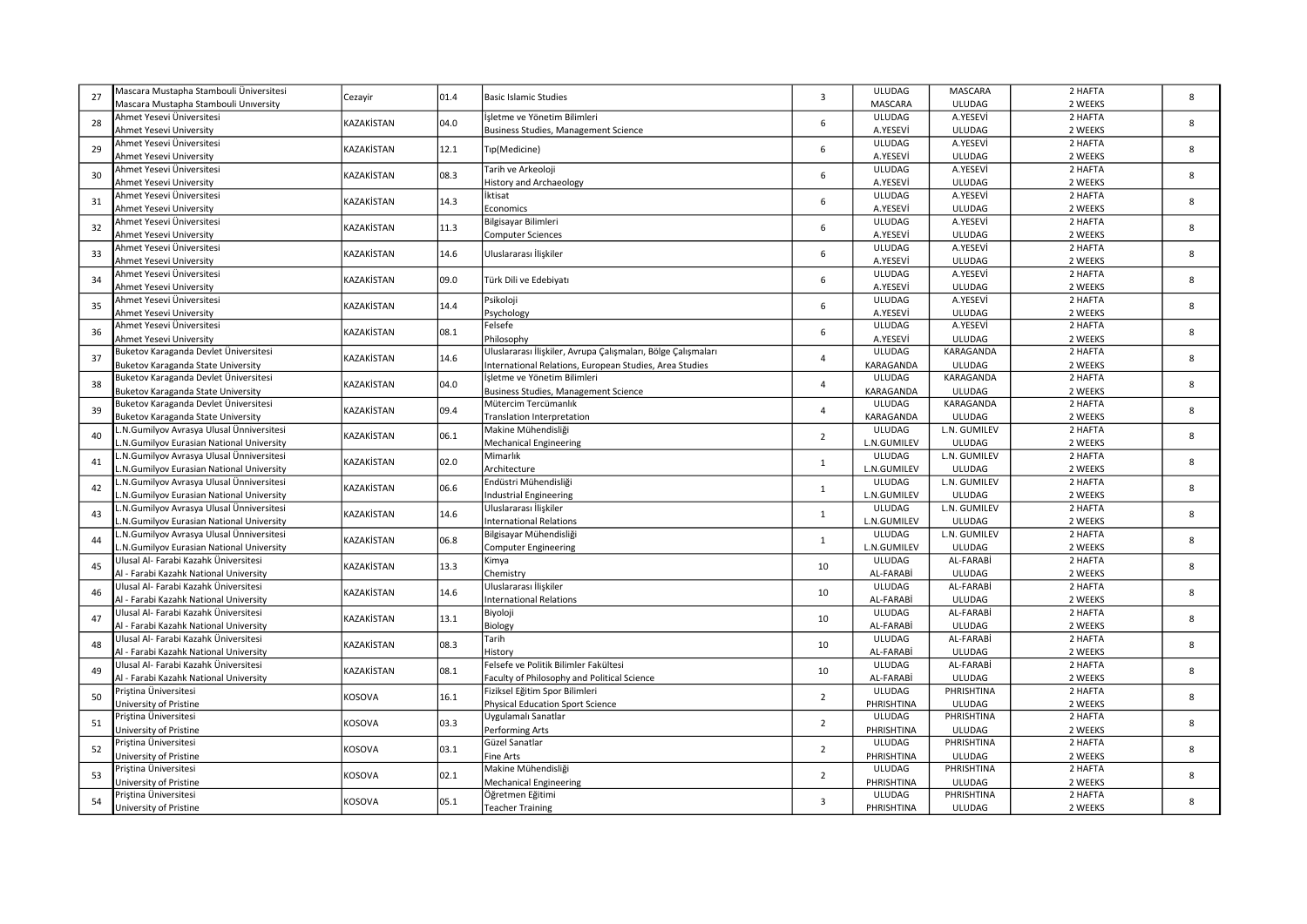|    | Priștina Üniversitesi                                                   |          |      | Klasik Filoloji                              |                | ULUDAG        | PHRISHTINA    | 2 HAFTA |   |
|----|-------------------------------------------------------------------------|----------|------|----------------------------------------------|----------------|---------------|---------------|---------|---|
| 55 | University of Pristine                                                  | KOSOVA   | 09.5 | <b>Classical Philology</b>                   | $\overline{2}$ | PHRISHTINA    | ULUDAG        | 2 WEEKS | 8 |
|    | Pristina Üniversitesi                                                   |          |      | İlahiyat                                     |                | ULUDAG        | PHRISHTINA    | 2 HAFTA |   |
| 56 | University of Pristine                                                  | KOSOVA   | 08.2 | Theology                                     | $\overline{2}$ | PHRISHTINA    | ULUDAG        | 2 WEEKS | 8 |
|    | Prizren Üniversitesi                                                    |          |      | Teknik Bilimler MYO/Bilgisayar Teknolojileri |                | <b>ULUDAG</b> | PRIZREN       | 2 HAFTA |   |
| 57 | University of Prizren                                                   | Kosova   | 16   | Computer Tecknology and Telecomunication     | $\overline{2}$ | PRIZREN       | <b>ULUDAG</b> | 2 WEEKS | 8 |
|    | Prizren Üniversitesi                                                    |          |      | İktisat                                      |                | <b>ULUDAG</b> | PRIZREN       | 2 HAFTA |   |
| 58 | University of Prizren                                                   | Kosova   | 14.3 | Economics                                    | $\overline{2}$ | PRIZREN       | ULUDAG        | 2 WEEKS | 8 |
|    | ∙rizren Üniversitesi                                                    |          |      | Okul Öncesi Öğretmenliği                     |                | <b>ULUDAG</b> | PRIZREN       | 2 HAFTA |   |
| 59 | University of Prizren                                                   | Kosova   | 05.0 | Pre-School Teaching                          | $\overline{2}$ | PRIZREN       | <b>ULUDAG</b> | 2 WEEKS | 8 |
|    | Prizren Üniversitesi                                                    |          |      | Sınıf Öğretmenliği                           |                | <b>ULUDAG</b> | PRIZREN       | 2 HAFTA |   |
| 60 | University of Prizren                                                   | Kosova   | 05.2 | <b>Primary Education</b>                     | $\overline{2}$ | PRIZREN       | ULUDAG        | 2 WEEKS | 8 |
|    | Azad Jammu & Kashmir Üniversitesi                                       |          |      | Bahçe Bitkileri                              |                | <b>ULUDAG</b> | AZAD          | 2 HAFTA |   |
| 61 |                                                                         | Pakistan | 13.3 |                                              | $\overline{2}$ | AZAD          | ULUDAG        | 2 WEEKS | 8 |
|    | University of Azad Jammu & Kashmir<br>Azad Jammu & Kashmir Üniversitesi |          |      | Botany<br>Kimya                              |                | <b>ULUDAG</b> | AZAD          | 2 HAFTA |   |
| 62 |                                                                         | Pakistan | 06.2 | Chemistry                                    | $\overline{2}$ | AZAD          | <b>ULUDAG</b> | 2 WEEKS | 8 |
|    | University of Azad Jammu & Kashmir<br>Azad Jammu & Kashmir Üniversitesi |          |      | Elektrik Elektronik Mühendisliği             |                | <b>ULUDAG</b> | AZAD          | 2 HAFTA |   |
| 63 |                                                                         | Pakistan | 06.8 |                                              | $\overline{2}$ |               |               |         | 8 |
|    | University of Azad Jammu & Kashmir                                      |          |      | <b>Eleictrical Electronics Engineering</b>   |                | AZAD          | ULUDAG        | 2 WEEKS |   |
| 64 | Azad Jammu & Kashmir Üniversitesi                                       | Pakistan | 11.1 | Bilgisayar Mühendisliği                      | $\overline{2}$ | <b>ULUDAG</b> | AZAD          | 2 HAFTA | 8 |
|    | University of Azad Jammu & Kashmir                                      |          |      | <b>Computer Engineering</b>                  |                | AZAD          | ULUDAG        | 2 WEEKS |   |
| 65 | Azad Jammu & Kashmir Üniversitesi                                       | Pakistan | 19.2 | Matematik                                    | $\overline{2}$ | <b>ULUDAG</b> | AZAD          | 2 HAFTA | 8 |
|    | University of Azad Jammu & Kashmir                                      |          |      | Mathematics                                  |                | AZAD          | <b>ULUDAG</b> | 2 WEEKS |   |
| 66 | Azad Jammu & Kashmir Üniversitesi                                       | Pakistan | 06.8 | Fizik                                        | $\overline{2}$ | <b>ULUDAG</b> | AZAD          | 2 HAFTA | 8 |
|    | University of Azad Jammu & Kashmir                                      |          |      | Physics                                      |                | AZAD          | ULUDAG        | 2 WEEKS |   |
| 67 | Azad Jammu & Kashmir Üniversitesi                                       | Pakistan | 14.3 | Yazılım Mühendisliği                         | $\overline{2}$ | <b>ULUDAG</b> | AZAD          | 2 HAFTA | 8 |
|    | University of Azad Jammu & Kashmir                                      |          |      | Software Engineering                         |                | AZAD          | ULUDAG        | 2 WEEKS |   |
| 68 | Azad Jammu & Kashmir Üniversitesi                                       | Pakistan | 01.1 | İstatistik                                   | $\overline{2}$ | <b>ULUDAG</b> | AZAD          | 2 HAFTA | 8 |
|    | University of Azad Jammu & Kashmir                                      |          |      | Statistic                                    |                | AZAD          | <b>ULUDAG</b> | 2 WEEKS |   |
| 69 | Azad Jammu & Kashmir Üniversitesi                                       | Pakistan | 04.0 | Zooloji                                      | $\overline{2}$ | <b>ULUDAG</b> | AZAD          | 2 HAFTA | 8 |
|    | University of Azad Jammu & Kashmir                                      |          |      | Zoology                                      |                | AZAD          | ULUDAG        | 2 WEEKS |   |
| 70 | Azad Jammu & Kashmir Üniversitesi                                       | Pakistan | 14.3 | İşletme                                      | $\overline{2}$ | <b>ULUDAG</b> | AZAD          | 2 HAFTA | 8 |
|    | University of Azad Jammu & Kashmir                                      |          |      | <b>Business Administration</b>               |                | AZAD          | ULUDAG        | 2 WEEKS |   |
| 71 | Azad Jammu & Kashmir Üniversitesi                                       | Pakistan | 14.2 | Ekonomi                                      | $\overline{2}$ | <b>ULUDAG</b> | AZAD          | 2 HAFTA | 8 |
|    | University of Azad Jammu & Kashmir                                      |          |      | Economics                                    |                | AZAD          | <b>ULUDAG</b> | 2 WEEKS |   |
| 72 | Azad Jammu & Kashmir Üniversitesi                                       | Pakistan | 10.0 | Sosyoloji                                    | $\overline{2}$ | <b>ULUDAG</b> | AZAD          | 2 HAFTA | 8 |
|    | University of Azad Jammu & Kashmir                                      |          |      | Sociology                                    |                | AZAD          | ULUDAG        | 2 WEEKS |   |
| 73 | Azad Jammu & Kashmir Üniversitesi                                       | Pakistan | 08.1 | Hukuk                                        | $\overline{2}$ | <b>ULUDAG</b> | AZAD          | 2 HAFTA | 8 |
|    | University of Azad Jammu & Kashmir                                      |          |      | Law                                          |                | AZAD          | <b>ULUDAG</b> | 2 WEEKS |   |
| 74 | Peshawar Üniversitesi                                                   | Pakistan | 08.4 | Arkeoloji                                    | $\overline{2}$ | ULUDAG        | PESHAWAR      | 2 HAFTA | 8 |
|    | University of Peshawar                                                  |          |      | Archaeology                                  |                | PESHAWAR      | ULUDAG        | 2 WEEKS |   |
| 75 | Peshawar Üniversitesi                                                   | Pakistan | 08.3 | Tarih                                        | $\overline{2}$ | ULUDAG        | PESHAWAR      | 2 HAFTA | 8 |
|    | University of Peshawar                                                  |          |      | History                                      |                | PESHAWAR      | <b>ULUDAG</b> | 2 WEEKS |   |
| 76 | Peshawar Üniversitesi                                                   | Pakistan | 08.1 | Felsefe                                      | $\overline{2}$ | ULUDAG        | PESHAWAR      | 2 HAFTA | 8 |
|    | University of Peshawar                                                  |          |      | Philosophy                                   |                | PESHAWAR      | ULUDAG        | 2 WEEKS |   |
| 77 | Peshawar Üniversitesi                                                   | Pakistan | 08.2 | İlahiyat                                     | $\overline{2}$ | <b>ULUDAG</b> | PESHAWAR      | 2 HAFTA | 8 |
|    | University of Peshawar                                                  |          |      | <b>Islamic Studies</b>                       |                | PESHAWAR      | ULUDAG        | 2 WEEKS |   |
| 78 | Peshawar Üniversitesi                                                   | Pakistan | 01.4 | Botanik                                      | $\overline{2}$ | ULUDAG        | PESHAWAR      | 2 HAFTA | 8 |
|    | University of Peshawar                                                  |          |      | <b>Bahce Bitkileri</b>                       |                | PESHAWAR      | <b>ULUDAG</b> | 2 WEEKS |   |
|    | Peshawar Üniversitesi                                                   |          |      | Cevre Bilimleri                              |                | ULUDAG        | PESHAWAR      | 2 HAFTA | 8 |
| 79 | University of Peshawar                                                  | Pakistan | 01   | <b>Environmental Sciences</b>                | $\overline{2}$ | PESHAWAR      | ULUDAG        | 2 WEEKS |   |
|    | eshawar Üniversitesi?                                                   |          |      | İlahiyat                                     |                | ULUDAG        | PESHAWAR      | 2 HAFTA |   |
| 80 | Jniversity of Peshawar                                                  | Pakistan | 08.2 | <b>Islamic Studies</b>                       | $\overline{2}$ | PESHAWAR      | ULUDAG        | 2 WEEKS | 8 |
|    | Peshawar Üniversitesi                                                   |          |      | Zooloji                                      |                | ULUDAG        | PESHAWAR      | 2 HAFTA |   |
| 81 | Jniversity of Peshawar                                                  | Pakistan | 01   | Zoology                                      | $\overline{2}$ | PESHAWAR      | <b>ULUDAG</b> | 2 WEEKS | 8 |
|    | Peshawar Üniversitesi                                                   |          |      | Bilgisayar Bilimleri ve Mühendislik          |                | ULUDAG        | PESHAWAR      | 2 HAFTA |   |
| 82 | University of Peshawar                                                  | Pakistan | 06.8 | Computer Sciences & Engineering              | $\overline{2}$ | PESHAWAR      | ULUDAG        | 2 WEEKS | 8 |
|    |                                                                         |          |      |                                              |                |               |               |         |   |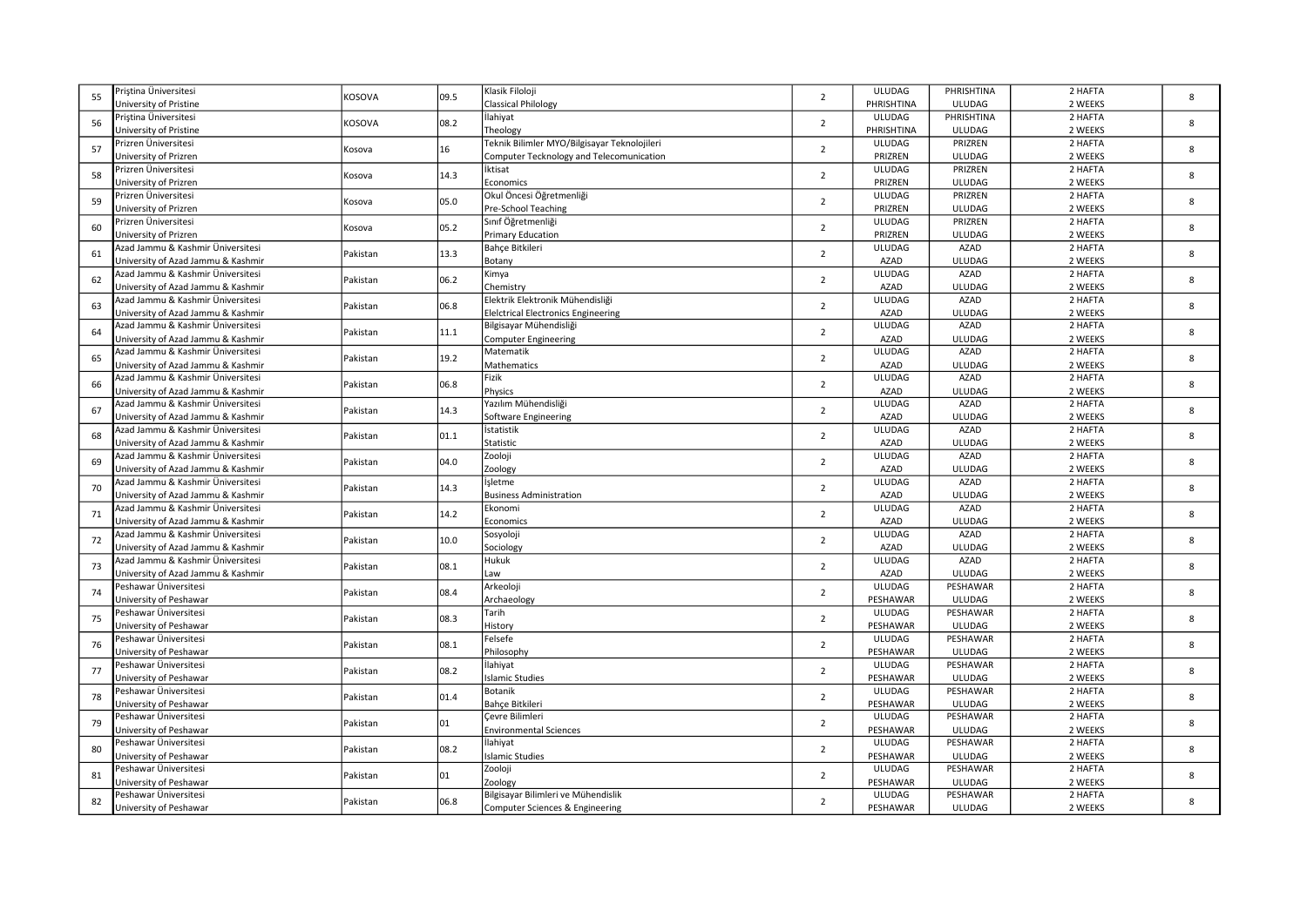| 2 HAFTA<br>Peshawar Üniversitesi<br>Elektrik Elektronik Mühendisliği<br><b>ULUDAG</b><br>PESHAWAR<br>Pakistan<br>$\overline{2}$<br>83<br>06.5<br>Jniversity of Peshawar<br>PESHAWAR<br><b>ULUDAG</b><br>2 WEEKS<br><b>Eleictrical Electronics Engineering</b><br>Peshawar Üniversitesi<br>ULUDAG<br>PESHAWAR<br>2 HAFTA<br>Matematik<br>84<br>Pakistan<br>11.1<br>$\overline{2}$<br>PESHAWAR<br><b>ULUDAG</b><br>2 WEEKS<br><b>Jniversity of Peshawar</b><br>Mathematics<br>Peshawar Üniversitesi<br>Fizik<br><b>ULUDAG</b><br>PESHAWAR<br>2 HAFTA<br>Pakistan<br>13.2<br>$\overline{2}$<br>85<br><b>ULUDAG</b><br>2 WEEKS<br>Jniversity of Peshawar<br>Physics<br>PESHAWAR<br>2 HAFTA<br>Peshawar Üniversitesi<br>Ekonometri<br><b>ULUDAG</b><br>PESHAWAR<br>14.0<br>Pakistan<br>$\overline{2}$<br>86<br>PESHAWAR<br><b>ULUDAG</b><br>2 WEEKS<br>Jniversity of Peshawar<br><b>Statistics</b><br><b>ULUDAG</b><br>PESHAWAR<br>2 HAFTA<br>Peshawar Üniversitesi<br>İktisat<br>87<br>Pakistan<br>14.3<br>$\overline{2}$<br>PESHAWAR<br>2 WEEKS<br><b>Jniversity of Peshawar</b><br>Economics<br><b>ULUDAG</b><br><b>ULUDAG</b><br>PESHAWAR<br>2 HAFTA<br>Peshawar Üniversitesi<br>Uluslararası ilişkiler<br>14.6<br>$\overline{2}$<br>88<br>Pakistan<br>Jniversity of Peshawar<br>PESHAWAR<br><b>ULUDAG</b><br>2 WEEKS<br><b>International Relations</b><br>Peshawar Üniversitesi<br><b>ULUDAG</b><br>PESHAWAR<br>2 HAFTA<br>Siyaset Bilimi ve Kamu Yönetimi<br>Pakistan<br>14.6<br>$\overline{2}$<br>89<br>Jniversity of Peshawar<br>PESHAWAR<br><b>ULUDAG</b><br>2 WEEKS<br><b>Political Sciences</b><br>ULUDAG<br>2 HAFTA<br>Peshawar Üniversitesi<br>PESHAWAR<br>Kimya<br>13.3<br>90<br>Pakistan<br>$\overline{2}$<br>PESHAWAR<br>2 WEEKS<br><b>Jniversity of Peshawar</b><br>Chemistry<br><b>ULUDAG</b><br>PESHAWAR<br>2 HAFTA<br>Peshawar Üniversitesi<br>Temel Tıp Bilimleri<br><b>ULUDAG</b><br>13.4<br>$\overline{2}$<br>Pakistan<br>91<br>PESHAWAR<br>ULUDAG<br>2 WEEKS<br>Jniversity of Peshawar<br>Microbiology<br>2 HAFTA<br>unjab Üniversitesi<br>Philosophy<br><b>ULUDAG</b><br><b>PUNCAP</b><br>Pakistan<br>08.4<br>$\overline{2}$<br>92<br>Felsefe<br><b>PUNCAP</b><br><b>ULUDAG</b><br>2 WEEKS<br>Jniversity of Punjab<br>Punjab Üniversitesi<br>Arkeoloji<br><b>ULUDAG</b><br><b>PUNCAP</b><br>2 HAFTA<br>93<br>Pakistan<br>08.0<br>$\overline{2}$<br><b>PUNCAP</b><br><b>ULUDAG</b><br>2 WEEKS<br>Jniversity of Punjab<br>Archaeology<br>Punjab Üniversitesi<br>Sosyoloji<br><b>ULUDAG</b><br><b>PUNCAP</b><br>2 HAFTA<br>14.3<br>Pakistan<br>$\overline{2}$<br>94<br><b>PUNCAP</b><br>Jniversity of Punjab<br><b>ULUDAG</b><br>2 WEEKS<br>Sociology<br><b>ULUDAG</b><br><b>PUNCAP</b><br>2 HAFTA<br>unjab Üniversitesi<br>Ekonomi<br>95<br>Pakistan<br>04.0<br>$\overline{2}$<br><b>PUNCAP</b><br>2 WEEKS<br>Jniversity of Punjab<br>Economics<br><b>ULUDAG</b><br><b>ULUDAG</b><br><b>PUNCAP</b><br>2 HAFTA<br><sup>5</sup> unjab Üniversitesi<br>İşletme<br>96<br>Pakistan<br>06.8<br>$\overline{2}$<br><b>PUNCAP</b><br><b>ULUDAG</b><br>2 WEEKS<br>Jniversity of Punjab<br><b>Business Administration</b><br>2 HAFTA<br>Tekstil Mühendisliği<br><b>ULUDAG</b><br><b>PUNCAP</b><br>Punjab Üniversitesi<br>Pakistan<br>06.5<br>$\overline{2}$<br>97<br>PUNCAP<br>Jniversity of Punjab<br><b>ULUDAG</b><br>2 WEEKS<br><b>Textile Engineering</b><br>2 HAFTA<br>Punjab Üniversitesi<br>İlahiyat<br><b>ULUDAG</b><br><b>PUNCAP</b><br>Pakistan<br>08.2<br>$\overline{2}$<br>98<br><b>PUNCAP</b><br>Jniversity of Punjab<br>Islamic<br><b>ULUDAG</b><br>2 WEEKS<br>Hukuk<br><b>ULUDAG</b><br><b>PUNCAP</b><br>2 HAFTA<br>Punjab Üniversitesi<br>10.0<br>$\overline{2}$<br>99<br>Pakistan<br><b>PUNCAP</b><br>2 WEEKS<br>Jniversity of Punjab<br><b>ULUDAG</b><br>Law<br><b>ULUDAG</b><br><b>PUNCAP</b><br>2 HAFTA<br>Punjab Üniversitesi<br>Bahçe Bitkileri<br>01.4<br>100<br>Pakistan<br>$\overline{2}$<br><b>PUNCAP</b><br><b>ULUDAG</b><br>2 WEEKS<br>Jniversity of Punjab<br>Botany<br>Zooloji<br><b>ULUDAG</b><br><b>PUNCAP</b><br>2 HAFTA<br><sup>5</sup> unjab Üniversitesi<br>$\overline{2}$<br>101<br>Pakistan<br>01.0<br><b>PUNCAP</b><br><b>ULUDAG</b><br>2 WEEKS<br>Jniversity of Punjab<br>Zoology<br>Matematik<br>ULUDAG<br><b>PUNCAP</b><br>2 HAFTA<br>Punjab Üniversitesi<br>11.0<br>Pakistan<br>$\overline{2}$<br>102<br><b>PUNCAP</b><br>2 WEEKS<br>Jniversity of Punjab<br>Mathematics<br><b>ULUDAG</b><br>Fizik<br><b>ULUDAG</b><br><b>PUNCAP</b><br>2 HAFTA<br>Punjab Üniversitesi<br>13.2<br>103<br>Pakistan<br>$\overline{2}$<br>Physics<br><b>PUNCAP</b><br><b>ULUDAG</b><br>2 WEEKS<br>Jniversity of Punjab<br><b>ULUDAG</b><br><b>PUNCAP</b><br>2 HAFTA<br>Punjab Üniversitesi<br>Kimya<br>104<br>Pakistan<br>13.3<br>$\overline{2}$<br><b>PUNCAP</b><br>ULUDAG<br>2 WEEKS<br>Jniversity of Punjab<br>Chemistry<br>Resim<br>ULUDAG<br><b>MANAS</b><br>2 HAFTA<br>03.1<br>$\overline{2}$<br>KIRGIZISTAN<br>105<br>Kırgısıztan - Türkiye Manas Üniversitesi<br><b>MANAS</b><br>ULUDAG<br>2 WEEKS<br>Painting<br>2 HAFTA<br>Felsefe<br><b>ULUDAG</b><br><b>MANAS</b><br>KIRGIZISTAN<br>08.1<br>$\overline{2}$<br>106<br>Kırgısıztan - Türkiye Manas Üniversitesi<br>Philosophy<br><b>MANAS</b><br>ULUDAG<br>2 WEEKS<br><b>ULUDAG</b><br><b>MANAS</b><br>2 HAFTA<br>Matematik<br>Kırgısıztan - Türkiye Manas Üniversitesi<br>KIRGIZISTAN<br>11.1<br>$\overline{2}$<br>107<br><b>MANAS</b><br>2 WEEKS<br>Mathematics<br><b>ULUDAG</b><br>Biyoloji<br>ULUDAG<br><b>MANAS</b><br>2 HAFTA<br>Irgisiztan - Türkiye Manas Üniversitesi<br>13.1<br>$\overline{2}$<br>108<br>KIRGIZISTAN<br><b>MANAS</b><br>ULUDAG<br>2 WEEKS<br>Biology<br><b>MANAS</b><br>2 HAFTA<br>Maliye<br>ULUDAG<br>04.2<br>$\overline{2}$<br>109<br>Kırgısıztan - Türkiye Manas Üniversitesi<br>KIRGIZISTAN<br><b>MANAS</b><br>Finance<br>ULUDAG<br>2 WEEKS<br><b>ULUDAG</b><br><b>MANAS</b><br>2 HAFTA<br>Sosyoloji<br>14.2<br>110<br>Kırgısıztan - Türkiye Manas Üniversitesi<br>KIRGIZISTAN<br>$\overline{2}$ |  |  |           |              |        |         |   |
|-------------------------------------------------------------------------------------------------------------------------------------------------------------------------------------------------------------------------------------------------------------------------------------------------------------------------------------------------------------------------------------------------------------------------------------------------------------------------------------------------------------------------------------------------------------------------------------------------------------------------------------------------------------------------------------------------------------------------------------------------------------------------------------------------------------------------------------------------------------------------------------------------------------------------------------------------------------------------------------------------------------------------------------------------------------------------------------------------------------------------------------------------------------------------------------------------------------------------------------------------------------------------------------------------------------------------------------------------------------------------------------------------------------------------------------------------------------------------------------------------------------------------------------------------------------------------------------------------------------------------------------------------------------------------------------------------------------------------------------------------------------------------------------------------------------------------------------------------------------------------------------------------------------------------------------------------------------------------------------------------------------------------------------------------------------------------------------------------------------------------------------------------------------------------------------------------------------------------------------------------------------------------------------------------------------------------------------------------------------------------------------------------------------------------------------------------------------------------------------------------------------------------------------------------------------------------------------------------------------------------------------------------------------------------------------------------------------------------------------------------------------------------------------------------------------------------------------------------------------------------------------------------------------------------------------------------------------------------------------------------------------------------------------------------------------------------------------------------------------------------------------------------------------------------------------------------------------------------------------------------------------------------------------------------------------------------------------------------------------------------------------------------------------------------------------------------------------------------------------------------------------------------------------------------------------------------------------------------------------------------------------------------------------------------------------------------------------------------------------------------------------------------------------------------------------------------------------------------------------------------------------------------------------------------------------------------------------------------------------------------------------------------------------------------------------------------------------------------------------------------------------------------------------------------------------------------------------------------------------------------------------------------------------------------------------------------------------------------------------------------------------------------------------------------------------------------------------------------------------------------------------------------------------------------------------------------------------------------------------------------------------------------------------------------------------------------------------------------------------------------------------------------------------------------------------------------------------------------------------------------------------------------------------------------------------------------------------------------------------------------------------------------------------------------------------------------------------------------------------------------------------------------------------------------------------------------------------------------------------------------------------------------------------------------------------------------------------------------------------------------------------------------------------------------------------------------------------------------------------------------------------------------------------------------------------------------------------------------------------------------------------------------------------------------------------------------------------------------------------------------------------------------------------------------------------------------------------------------------------------------------------------------------------------------------------------------------------------------------------------------------------------------|--|--|-----------|--------------|--------|---------|---|
|                                                                                                                                                                                                                                                                                                                                                                                                                                                                                                                                                                                                                                                                                                                                                                                                                                                                                                                                                                                                                                                                                                                                                                                                                                                                                                                                                                                                                                                                                                                                                                                                                                                                                                                                                                                                                                                                                                                                                                                                                                                                                                                                                                                                                                                                                                                                                                                                                                                                                                                                                                                                                                                                                                                                                                                                                                                                                                                                                                                                                                                                                                                                                                                                                                                                                                                                                                                                                                                                                                                                                                                                                                                                                                                                                                                                                                                                                                                                                                                                                                                                                                                                                                                                                                                                                                                                                                                                                                                                                                                                                                                                                                                                                                                                                                                                                                                                                                                                                                                                                                                                                                                                                                                                                                                                                                                                                                                                                                                                                                                                                                                                                                                                                                                                                                                                                                                                                                                                                                                                                         |  |  |           |              |        |         | 8 |
|                                                                                                                                                                                                                                                                                                                                                                                                                                                                                                                                                                                                                                                                                                                                                                                                                                                                                                                                                                                                                                                                                                                                                                                                                                                                                                                                                                                                                                                                                                                                                                                                                                                                                                                                                                                                                                                                                                                                                                                                                                                                                                                                                                                                                                                                                                                                                                                                                                                                                                                                                                                                                                                                                                                                                                                                                                                                                                                                                                                                                                                                                                                                                                                                                                                                                                                                                                                                                                                                                                                                                                                                                                                                                                                                                                                                                                                                                                                                                                                                                                                                                                                                                                                                                                                                                                                                                                                                                                                                                                                                                                                                                                                                                                                                                                                                                                                                                                                                                                                                                                                                                                                                                                                                                                                                                                                                                                                                                                                                                                                                                                                                                                                                                                                                                                                                                                                                                                                                                                                                                         |  |  |           |              |        |         |   |
|                                                                                                                                                                                                                                                                                                                                                                                                                                                                                                                                                                                                                                                                                                                                                                                                                                                                                                                                                                                                                                                                                                                                                                                                                                                                                                                                                                                                                                                                                                                                                                                                                                                                                                                                                                                                                                                                                                                                                                                                                                                                                                                                                                                                                                                                                                                                                                                                                                                                                                                                                                                                                                                                                                                                                                                                                                                                                                                                                                                                                                                                                                                                                                                                                                                                                                                                                                                                                                                                                                                                                                                                                                                                                                                                                                                                                                                                                                                                                                                                                                                                                                                                                                                                                                                                                                                                                                                                                                                                                                                                                                                                                                                                                                                                                                                                                                                                                                                                                                                                                                                                                                                                                                                                                                                                                                                                                                                                                                                                                                                                                                                                                                                                                                                                                                                                                                                                                                                                                                                                                         |  |  |           |              |        |         | 8 |
|                                                                                                                                                                                                                                                                                                                                                                                                                                                                                                                                                                                                                                                                                                                                                                                                                                                                                                                                                                                                                                                                                                                                                                                                                                                                                                                                                                                                                                                                                                                                                                                                                                                                                                                                                                                                                                                                                                                                                                                                                                                                                                                                                                                                                                                                                                                                                                                                                                                                                                                                                                                                                                                                                                                                                                                                                                                                                                                                                                                                                                                                                                                                                                                                                                                                                                                                                                                                                                                                                                                                                                                                                                                                                                                                                                                                                                                                                                                                                                                                                                                                                                                                                                                                                                                                                                                                                                                                                                                                                                                                                                                                                                                                                                                                                                                                                                                                                                                                                                                                                                                                                                                                                                                                                                                                                                                                                                                                                                                                                                                                                                                                                                                                                                                                                                                                                                                                                                                                                                                                                         |  |  |           |              |        |         |   |
|                                                                                                                                                                                                                                                                                                                                                                                                                                                                                                                                                                                                                                                                                                                                                                                                                                                                                                                                                                                                                                                                                                                                                                                                                                                                                                                                                                                                                                                                                                                                                                                                                                                                                                                                                                                                                                                                                                                                                                                                                                                                                                                                                                                                                                                                                                                                                                                                                                                                                                                                                                                                                                                                                                                                                                                                                                                                                                                                                                                                                                                                                                                                                                                                                                                                                                                                                                                                                                                                                                                                                                                                                                                                                                                                                                                                                                                                                                                                                                                                                                                                                                                                                                                                                                                                                                                                                                                                                                                                                                                                                                                                                                                                                                                                                                                                                                                                                                                                                                                                                                                                                                                                                                                                                                                                                                                                                                                                                                                                                                                                                                                                                                                                                                                                                                                                                                                                                                                                                                                                                         |  |  |           |              |        |         | 8 |
|                                                                                                                                                                                                                                                                                                                                                                                                                                                                                                                                                                                                                                                                                                                                                                                                                                                                                                                                                                                                                                                                                                                                                                                                                                                                                                                                                                                                                                                                                                                                                                                                                                                                                                                                                                                                                                                                                                                                                                                                                                                                                                                                                                                                                                                                                                                                                                                                                                                                                                                                                                                                                                                                                                                                                                                                                                                                                                                                                                                                                                                                                                                                                                                                                                                                                                                                                                                                                                                                                                                                                                                                                                                                                                                                                                                                                                                                                                                                                                                                                                                                                                                                                                                                                                                                                                                                                                                                                                                                                                                                                                                                                                                                                                                                                                                                                                                                                                                                                                                                                                                                                                                                                                                                                                                                                                                                                                                                                                                                                                                                                                                                                                                                                                                                                                                                                                                                                                                                                                                                                         |  |  |           |              |        |         |   |
|                                                                                                                                                                                                                                                                                                                                                                                                                                                                                                                                                                                                                                                                                                                                                                                                                                                                                                                                                                                                                                                                                                                                                                                                                                                                                                                                                                                                                                                                                                                                                                                                                                                                                                                                                                                                                                                                                                                                                                                                                                                                                                                                                                                                                                                                                                                                                                                                                                                                                                                                                                                                                                                                                                                                                                                                                                                                                                                                                                                                                                                                                                                                                                                                                                                                                                                                                                                                                                                                                                                                                                                                                                                                                                                                                                                                                                                                                                                                                                                                                                                                                                                                                                                                                                                                                                                                                                                                                                                                                                                                                                                                                                                                                                                                                                                                                                                                                                                                                                                                                                                                                                                                                                                                                                                                                                                                                                                                                                                                                                                                                                                                                                                                                                                                                                                                                                                                                                                                                                                                                         |  |  |           |              |        |         | 8 |
|                                                                                                                                                                                                                                                                                                                                                                                                                                                                                                                                                                                                                                                                                                                                                                                                                                                                                                                                                                                                                                                                                                                                                                                                                                                                                                                                                                                                                                                                                                                                                                                                                                                                                                                                                                                                                                                                                                                                                                                                                                                                                                                                                                                                                                                                                                                                                                                                                                                                                                                                                                                                                                                                                                                                                                                                                                                                                                                                                                                                                                                                                                                                                                                                                                                                                                                                                                                                                                                                                                                                                                                                                                                                                                                                                                                                                                                                                                                                                                                                                                                                                                                                                                                                                                                                                                                                                                                                                                                                                                                                                                                                                                                                                                                                                                                                                                                                                                                                                                                                                                                                                                                                                                                                                                                                                                                                                                                                                                                                                                                                                                                                                                                                                                                                                                                                                                                                                                                                                                                                                         |  |  |           |              |        |         |   |
|                                                                                                                                                                                                                                                                                                                                                                                                                                                                                                                                                                                                                                                                                                                                                                                                                                                                                                                                                                                                                                                                                                                                                                                                                                                                                                                                                                                                                                                                                                                                                                                                                                                                                                                                                                                                                                                                                                                                                                                                                                                                                                                                                                                                                                                                                                                                                                                                                                                                                                                                                                                                                                                                                                                                                                                                                                                                                                                                                                                                                                                                                                                                                                                                                                                                                                                                                                                                                                                                                                                                                                                                                                                                                                                                                                                                                                                                                                                                                                                                                                                                                                                                                                                                                                                                                                                                                                                                                                                                                                                                                                                                                                                                                                                                                                                                                                                                                                                                                                                                                                                                                                                                                                                                                                                                                                                                                                                                                                                                                                                                                                                                                                                                                                                                                                                                                                                                                                                                                                                                                         |  |  |           |              |        |         | 8 |
|                                                                                                                                                                                                                                                                                                                                                                                                                                                                                                                                                                                                                                                                                                                                                                                                                                                                                                                                                                                                                                                                                                                                                                                                                                                                                                                                                                                                                                                                                                                                                                                                                                                                                                                                                                                                                                                                                                                                                                                                                                                                                                                                                                                                                                                                                                                                                                                                                                                                                                                                                                                                                                                                                                                                                                                                                                                                                                                                                                                                                                                                                                                                                                                                                                                                                                                                                                                                                                                                                                                                                                                                                                                                                                                                                                                                                                                                                                                                                                                                                                                                                                                                                                                                                                                                                                                                                                                                                                                                                                                                                                                                                                                                                                                                                                                                                                                                                                                                                                                                                                                                                                                                                                                                                                                                                                                                                                                                                                                                                                                                                                                                                                                                                                                                                                                                                                                                                                                                                                                                                         |  |  |           |              |        |         |   |
|                                                                                                                                                                                                                                                                                                                                                                                                                                                                                                                                                                                                                                                                                                                                                                                                                                                                                                                                                                                                                                                                                                                                                                                                                                                                                                                                                                                                                                                                                                                                                                                                                                                                                                                                                                                                                                                                                                                                                                                                                                                                                                                                                                                                                                                                                                                                                                                                                                                                                                                                                                                                                                                                                                                                                                                                                                                                                                                                                                                                                                                                                                                                                                                                                                                                                                                                                                                                                                                                                                                                                                                                                                                                                                                                                                                                                                                                                                                                                                                                                                                                                                                                                                                                                                                                                                                                                                                                                                                                                                                                                                                                                                                                                                                                                                                                                                                                                                                                                                                                                                                                                                                                                                                                                                                                                                                                                                                                                                                                                                                                                                                                                                                                                                                                                                                                                                                                                                                                                                                                                         |  |  |           |              |        |         | 8 |
|                                                                                                                                                                                                                                                                                                                                                                                                                                                                                                                                                                                                                                                                                                                                                                                                                                                                                                                                                                                                                                                                                                                                                                                                                                                                                                                                                                                                                                                                                                                                                                                                                                                                                                                                                                                                                                                                                                                                                                                                                                                                                                                                                                                                                                                                                                                                                                                                                                                                                                                                                                                                                                                                                                                                                                                                                                                                                                                                                                                                                                                                                                                                                                                                                                                                                                                                                                                                                                                                                                                                                                                                                                                                                                                                                                                                                                                                                                                                                                                                                                                                                                                                                                                                                                                                                                                                                                                                                                                                                                                                                                                                                                                                                                                                                                                                                                                                                                                                                                                                                                                                                                                                                                                                                                                                                                                                                                                                                                                                                                                                                                                                                                                                                                                                                                                                                                                                                                                                                                                                                         |  |  |           |              |        |         |   |
|                                                                                                                                                                                                                                                                                                                                                                                                                                                                                                                                                                                                                                                                                                                                                                                                                                                                                                                                                                                                                                                                                                                                                                                                                                                                                                                                                                                                                                                                                                                                                                                                                                                                                                                                                                                                                                                                                                                                                                                                                                                                                                                                                                                                                                                                                                                                                                                                                                                                                                                                                                                                                                                                                                                                                                                                                                                                                                                                                                                                                                                                                                                                                                                                                                                                                                                                                                                                                                                                                                                                                                                                                                                                                                                                                                                                                                                                                                                                                                                                                                                                                                                                                                                                                                                                                                                                                                                                                                                                                                                                                                                                                                                                                                                                                                                                                                                                                                                                                                                                                                                                                                                                                                                                                                                                                                                                                                                                                                                                                                                                                                                                                                                                                                                                                                                                                                                                                                                                                                                                                         |  |  |           |              |        |         | 8 |
|                                                                                                                                                                                                                                                                                                                                                                                                                                                                                                                                                                                                                                                                                                                                                                                                                                                                                                                                                                                                                                                                                                                                                                                                                                                                                                                                                                                                                                                                                                                                                                                                                                                                                                                                                                                                                                                                                                                                                                                                                                                                                                                                                                                                                                                                                                                                                                                                                                                                                                                                                                                                                                                                                                                                                                                                                                                                                                                                                                                                                                                                                                                                                                                                                                                                                                                                                                                                                                                                                                                                                                                                                                                                                                                                                                                                                                                                                                                                                                                                                                                                                                                                                                                                                                                                                                                                                                                                                                                                                                                                                                                                                                                                                                                                                                                                                                                                                                                                                                                                                                                                                                                                                                                                                                                                                                                                                                                                                                                                                                                                                                                                                                                                                                                                                                                                                                                                                                                                                                                                                         |  |  |           |              |        |         |   |
|                                                                                                                                                                                                                                                                                                                                                                                                                                                                                                                                                                                                                                                                                                                                                                                                                                                                                                                                                                                                                                                                                                                                                                                                                                                                                                                                                                                                                                                                                                                                                                                                                                                                                                                                                                                                                                                                                                                                                                                                                                                                                                                                                                                                                                                                                                                                                                                                                                                                                                                                                                                                                                                                                                                                                                                                                                                                                                                                                                                                                                                                                                                                                                                                                                                                                                                                                                                                                                                                                                                                                                                                                                                                                                                                                                                                                                                                                                                                                                                                                                                                                                                                                                                                                                                                                                                                                                                                                                                                                                                                                                                                                                                                                                                                                                                                                                                                                                                                                                                                                                                                                                                                                                                                                                                                                                                                                                                                                                                                                                                                                                                                                                                                                                                                                                                                                                                                                                                                                                                                                         |  |  |           |              |        |         | 8 |
|                                                                                                                                                                                                                                                                                                                                                                                                                                                                                                                                                                                                                                                                                                                                                                                                                                                                                                                                                                                                                                                                                                                                                                                                                                                                                                                                                                                                                                                                                                                                                                                                                                                                                                                                                                                                                                                                                                                                                                                                                                                                                                                                                                                                                                                                                                                                                                                                                                                                                                                                                                                                                                                                                                                                                                                                                                                                                                                                                                                                                                                                                                                                                                                                                                                                                                                                                                                                                                                                                                                                                                                                                                                                                                                                                                                                                                                                                                                                                                                                                                                                                                                                                                                                                                                                                                                                                                                                                                                                                                                                                                                                                                                                                                                                                                                                                                                                                                                                                                                                                                                                                                                                                                                                                                                                                                                                                                                                                                                                                                                                                                                                                                                                                                                                                                                                                                                                                                                                                                                                                         |  |  |           |              |        |         |   |
|                                                                                                                                                                                                                                                                                                                                                                                                                                                                                                                                                                                                                                                                                                                                                                                                                                                                                                                                                                                                                                                                                                                                                                                                                                                                                                                                                                                                                                                                                                                                                                                                                                                                                                                                                                                                                                                                                                                                                                                                                                                                                                                                                                                                                                                                                                                                                                                                                                                                                                                                                                                                                                                                                                                                                                                                                                                                                                                                                                                                                                                                                                                                                                                                                                                                                                                                                                                                                                                                                                                                                                                                                                                                                                                                                                                                                                                                                                                                                                                                                                                                                                                                                                                                                                                                                                                                                                                                                                                                                                                                                                                                                                                                                                                                                                                                                                                                                                                                                                                                                                                                                                                                                                                                                                                                                                                                                                                                                                                                                                                                                                                                                                                                                                                                                                                                                                                                                                                                                                                                                         |  |  |           |              |        |         | 8 |
|                                                                                                                                                                                                                                                                                                                                                                                                                                                                                                                                                                                                                                                                                                                                                                                                                                                                                                                                                                                                                                                                                                                                                                                                                                                                                                                                                                                                                                                                                                                                                                                                                                                                                                                                                                                                                                                                                                                                                                                                                                                                                                                                                                                                                                                                                                                                                                                                                                                                                                                                                                                                                                                                                                                                                                                                                                                                                                                                                                                                                                                                                                                                                                                                                                                                                                                                                                                                                                                                                                                                                                                                                                                                                                                                                                                                                                                                                                                                                                                                                                                                                                                                                                                                                                                                                                                                                                                                                                                                                                                                                                                                                                                                                                                                                                                                                                                                                                                                                                                                                                                                                                                                                                                                                                                                                                                                                                                                                                                                                                                                                                                                                                                                                                                                                                                                                                                                                                                                                                                                                         |  |  |           |              |        |         |   |
|                                                                                                                                                                                                                                                                                                                                                                                                                                                                                                                                                                                                                                                                                                                                                                                                                                                                                                                                                                                                                                                                                                                                                                                                                                                                                                                                                                                                                                                                                                                                                                                                                                                                                                                                                                                                                                                                                                                                                                                                                                                                                                                                                                                                                                                                                                                                                                                                                                                                                                                                                                                                                                                                                                                                                                                                                                                                                                                                                                                                                                                                                                                                                                                                                                                                                                                                                                                                                                                                                                                                                                                                                                                                                                                                                                                                                                                                                                                                                                                                                                                                                                                                                                                                                                                                                                                                                                                                                                                                                                                                                                                                                                                                                                                                                                                                                                                                                                                                                                                                                                                                                                                                                                                                                                                                                                                                                                                                                                                                                                                                                                                                                                                                                                                                                                                                                                                                                                                                                                                                                         |  |  |           |              |        |         | 8 |
|                                                                                                                                                                                                                                                                                                                                                                                                                                                                                                                                                                                                                                                                                                                                                                                                                                                                                                                                                                                                                                                                                                                                                                                                                                                                                                                                                                                                                                                                                                                                                                                                                                                                                                                                                                                                                                                                                                                                                                                                                                                                                                                                                                                                                                                                                                                                                                                                                                                                                                                                                                                                                                                                                                                                                                                                                                                                                                                                                                                                                                                                                                                                                                                                                                                                                                                                                                                                                                                                                                                                                                                                                                                                                                                                                                                                                                                                                                                                                                                                                                                                                                                                                                                                                                                                                                                                                                                                                                                                                                                                                                                                                                                                                                                                                                                                                                                                                                                                                                                                                                                                                                                                                                                                                                                                                                                                                                                                                                                                                                                                                                                                                                                                                                                                                                                                                                                                                                                                                                                                                         |  |  |           |              |        |         |   |
|                                                                                                                                                                                                                                                                                                                                                                                                                                                                                                                                                                                                                                                                                                                                                                                                                                                                                                                                                                                                                                                                                                                                                                                                                                                                                                                                                                                                                                                                                                                                                                                                                                                                                                                                                                                                                                                                                                                                                                                                                                                                                                                                                                                                                                                                                                                                                                                                                                                                                                                                                                                                                                                                                                                                                                                                                                                                                                                                                                                                                                                                                                                                                                                                                                                                                                                                                                                                                                                                                                                                                                                                                                                                                                                                                                                                                                                                                                                                                                                                                                                                                                                                                                                                                                                                                                                                                                                                                                                                                                                                                                                                                                                                                                                                                                                                                                                                                                                                                                                                                                                                                                                                                                                                                                                                                                                                                                                                                                                                                                                                                                                                                                                                                                                                                                                                                                                                                                                                                                                                                         |  |  |           |              |        |         | 8 |
|                                                                                                                                                                                                                                                                                                                                                                                                                                                                                                                                                                                                                                                                                                                                                                                                                                                                                                                                                                                                                                                                                                                                                                                                                                                                                                                                                                                                                                                                                                                                                                                                                                                                                                                                                                                                                                                                                                                                                                                                                                                                                                                                                                                                                                                                                                                                                                                                                                                                                                                                                                                                                                                                                                                                                                                                                                                                                                                                                                                                                                                                                                                                                                                                                                                                                                                                                                                                                                                                                                                                                                                                                                                                                                                                                                                                                                                                                                                                                                                                                                                                                                                                                                                                                                                                                                                                                                                                                                                                                                                                                                                                                                                                                                                                                                                                                                                                                                                                                                                                                                                                                                                                                                                                                                                                                                                                                                                                                                                                                                                                                                                                                                                                                                                                                                                                                                                                                                                                                                                                                         |  |  |           |              |        |         |   |
|                                                                                                                                                                                                                                                                                                                                                                                                                                                                                                                                                                                                                                                                                                                                                                                                                                                                                                                                                                                                                                                                                                                                                                                                                                                                                                                                                                                                                                                                                                                                                                                                                                                                                                                                                                                                                                                                                                                                                                                                                                                                                                                                                                                                                                                                                                                                                                                                                                                                                                                                                                                                                                                                                                                                                                                                                                                                                                                                                                                                                                                                                                                                                                                                                                                                                                                                                                                                                                                                                                                                                                                                                                                                                                                                                                                                                                                                                                                                                                                                                                                                                                                                                                                                                                                                                                                                                                                                                                                                                                                                                                                                                                                                                                                                                                                                                                                                                                                                                                                                                                                                                                                                                                                                                                                                                                                                                                                                                                                                                                                                                                                                                                                                                                                                                                                                                                                                                                                                                                                                                         |  |  |           |              |        |         | 8 |
|                                                                                                                                                                                                                                                                                                                                                                                                                                                                                                                                                                                                                                                                                                                                                                                                                                                                                                                                                                                                                                                                                                                                                                                                                                                                                                                                                                                                                                                                                                                                                                                                                                                                                                                                                                                                                                                                                                                                                                                                                                                                                                                                                                                                                                                                                                                                                                                                                                                                                                                                                                                                                                                                                                                                                                                                                                                                                                                                                                                                                                                                                                                                                                                                                                                                                                                                                                                                                                                                                                                                                                                                                                                                                                                                                                                                                                                                                                                                                                                                                                                                                                                                                                                                                                                                                                                                                                                                                                                                                                                                                                                                                                                                                                                                                                                                                                                                                                                                                                                                                                                                                                                                                                                                                                                                                                                                                                                                                                                                                                                                                                                                                                                                                                                                                                                                                                                                                                                                                                                                                         |  |  |           |              |        |         |   |
|                                                                                                                                                                                                                                                                                                                                                                                                                                                                                                                                                                                                                                                                                                                                                                                                                                                                                                                                                                                                                                                                                                                                                                                                                                                                                                                                                                                                                                                                                                                                                                                                                                                                                                                                                                                                                                                                                                                                                                                                                                                                                                                                                                                                                                                                                                                                                                                                                                                                                                                                                                                                                                                                                                                                                                                                                                                                                                                                                                                                                                                                                                                                                                                                                                                                                                                                                                                                                                                                                                                                                                                                                                                                                                                                                                                                                                                                                                                                                                                                                                                                                                                                                                                                                                                                                                                                                                                                                                                                                                                                                                                                                                                                                                                                                                                                                                                                                                                                                                                                                                                                                                                                                                                                                                                                                                                                                                                                                                                                                                                                                                                                                                                                                                                                                                                                                                                                                                                                                                                                                         |  |  |           |              |        |         | 8 |
|                                                                                                                                                                                                                                                                                                                                                                                                                                                                                                                                                                                                                                                                                                                                                                                                                                                                                                                                                                                                                                                                                                                                                                                                                                                                                                                                                                                                                                                                                                                                                                                                                                                                                                                                                                                                                                                                                                                                                                                                                                                                                                                                                                                                                                                                                                                                                                                                                                                                                                                                                                                                                                                                                                                                                                                                                                                                                                                                                                                                                                                                                                                                                                                                                                                                                                                                                                                                                                                                                                                                                                                                                                                                                                                                                                                                                                                                                                                                                                                                                                                                                                                                                                                                                                                                                                                                                                                                                                                                                                                                                                                                                                                                                                                                                                                                                                                                                                                                                                                                                                                                                                                                                                                                                                                                                                                                                                                                                                                                                                                                                                                                                                                                                                                                                                                                                                                                                                                                                                                                                         |  |  |           |              |        |         |   |
|                                                                                                                                                                                                                                                                                                                                                                                                                                                                                                                                                                                                                                                                                                                                                                                                                                                                                                                                                                                                                                                                                                                                                                                                                                                                                                                                                                                                                                                                                                                                                                                                                                                                                                                                                                                                                                                                                                                                                                                                                                                                                                                                                                                                                                                                                                                                                                                                                                                                                                                                                                                                                                                                                                                                                                                                                                                                                                                                                                                                                                                                                                                                                                                                                                                                                                                                                                                                                                                                                                                                                                                                                                                                                                                                                                                                                                                                                                                                                                                                                                                                                                                                                                                                                                                                                                                                                                                                                                                                                                                                                                                                                                                                                                                                                                                                                                                                                                                                                                                                                                                                                                                                                                                                                                                                                                                                                                                                                                                                                                                                                                                                                                                                                                                                                                                                                                                                                                                                                                                                                         |  |  |           |              |        |         | 8 |
|                                                                                                                                                                                                                                                                                                                                                                                                                                                                                                                                                                                                                                                                                                                                                                                                                                                                                                                                                                                                                                                                                                                                                                                                                                                                                                                                                                                                                                                                                                                                                                                                                                                                                                                                                                                                                                                                                                                                                                                                                                                                                                                                                                                                                                                                                                                                                                                                                                                                                                                                                                                                                                                                                                                                                                                                                                                                                                                                                                                                                                                                                                                                                                                                                                                                                                                                                                                                                                                                                                                                                                                                                                                                                                                                                                                                                                                                                                                                                                                                                                                                                                                                                                                                                                                                                                                                                                                                                                                                                                                                                                                                                                                                                                                                                                                                                                                                                                                                                                                                                                                                                                                                                                                                                                                                                                                                                                                                                                                                                                                                                                                                                                                                                                                                                                                                                                                                                                                                                                                                                         |  |  |           |              |        |         |   |
|                                                                                                                                                                                                                                                                                                                                                                                                                                                                                                                                                                                                                                                                                                                                                                                                                                                                                                                                                                                                                                                                                                                                                                                                                                                                                                                                                                                                                                                                                                                                                                                                                                                                                                                                                                                                                                                                                                                                                                                                                                                                                                                                                                                                                                                                                                                                                                                                                                                                                                                                                                                                                                                                                                                                                                                                                                                                                                                                                                                                                                                                                                                                                                                                                                                                                                                                                                                                                                                                                                                                                                                                                                                                                                                                                                                                                                                                                                                                                                                                                                                                                                                                                                                                                                                                                                                                                                                                                                                                                                                                                                                                                                                                                                                                                                                                                                                                                                                                                                                                                                                                                                                                                                                                                                                                                                                                                                                                                                                                                                                                                                                                                                                                                                                                                                                                                                                                                                                                                                                                                         |  |  |           |              |        |         | 8 |
|                                                                                                                                                                                                                                                                                                                                                                                                                                                                                                                                                                                                                                                                                                                                                                                                                                                                                                                                                                                                                                                                                                                                                                                                                                                                                                                                                                                                                                                                                                                                                                                                                                                                                                                                                                                                                                                                                                                                                                                                                                                                                                                                                                                                                                                                                                                                                                                                                                                                                                                                                                                                                                                                                                                                                                                                                                                                                                                                                                                                                                                                                                                                                                                                                                                                                                                                                                                                                                                                                                                                                                                                                                                                                                                                                                                                                                                                                                                                                                                                                                                                                                                                                                                                                                                                                                                                                                                                                                                                                                                                                                                                                                                                                                                                                                                                                                                                                                                                                                                                                                                                                                                                                                                                                                                                                                                                                                                                                                                                                                                                                                                                                                                                                                                                                                                                                                                                                                                                                                                                                         |  |  |           |              |        |         |   |
|                                                                                                                                                                                                                                                                                                                                                                                                                                                                                                                                                                                                                                                                                                                                                                                                                                                                                                                                                                                                                                                                                                                                                                                                                                                                                                                                                                                                                                                                                                                                                                                                                                                                                                                                                                                                                                                                                                                                                                                                                                                                                                                                                                                                                                                                                                                                                                                                                                                                                                                                                                                                                                                                                                                                                                                                                                                                                                                                                                                                                                                                                                                                                                                                                                                                                                                                                                                                                                                                                                                                                                                                                                                                                                                                                                                                                                                                                                                                                                                                                                                                                                                                                                                                                                                                                                                                                                                                                                                                                                                                                                                                                                                                                                                                                                                                                                                                                                                                                                                                                                                                                                                                                                                                                                                                                                                                                                                                                                                                                                                                                                                                                                                                                                                                                                                                                                                                                                                                                                                                                         |  |  |           |              |        |         | 8 |
|                                                                                                                                                                                                                                                                                                                                                                                                                                                                                                                                                                                                                                                                                                                                                                                                                                                                                                                                                                                                                                                                                                                                                                                                                                                                                                                                                                                                                                                                                                                                                                                                                                                                                                                                                                                                                                                                                                                                                                                                                                                                                                                                                                                                                                                                                                                                                                                                                                                                                                                                                                                                                                                                                                                                                                                                                                                                                                                                                                                                                                                                                                                                                                                                                                                                                                                                                                                                                                                                                                                                                                                                                                                                                                                                                                                                                                                                                                                                                                                                                                                                                                                                                                                                                                                                                                                                                                                                                                                                                                                                                                                                                                                                                                                                                                                                                                                                                                                                                                                                                                                                                                                                                                                                                                                                                                                                                                                                                                                                                                                                                                                                                                                                                                                                                                                                                                                                                                                                                                                                                         |  |  |           |              |        |         |   |
|                                                                                                                                                                                                                                                                                                                                                                                                                                                                                                                                                                                                                                                                                                                                                                                                                                                                                                                                                                                                                                                                                                                                                                                                                                                                                                                                                                                                                                                                                                                                                                                                                                                                                                                                                                                                                                                                                                                                                                                                                                                                                                                                                                                                                                                                                                                                                                                                                                                                                                                                                                                                                                                                                                                                                                                                                                                                                                                                                                                                                                                                                                                                                                                                                                                                                                                                                                                                                                                                                                                                                                                                                                                                                                                                                                                                                                                                                                                                                                                                                                                                                                                                                                                                                                                                                                                                                                                                                                                                                                                                                                                                                                                                                                                                                                                                                                                                                                                                                                                                                                                                                                                                                                                                                                                                                                                                                                                                                                                                                                                                                                                                                                                                                                                                                                                                                                                                                                                                                                                                                         |  |  |           |              |        |         | 8 |
|                                                                                                                                                                                                                                                                                                                                                                                                                                                                                                                                                                                                                                                                                                                                                                                                                                                                                                                                                                                                                                                                                                                                                                                                                                                                                                                                                                                                                                                                                                                                                                                                                                                                                                                                                                                                                                                                                                                                                                                                                                                                                                                                                                                                                                                                                                                                                                                                                                                                                                                                                                                                                                                                                                                                                                                                                                                                                                                                                                                                                                                                                                                                                                                                                                                                                                                                                                                                                                                                                                                                                                                                                                                                                                                                                                                                                                                                                                                                                                                                                                                                                                                                                                                                                                                                                                                                                                                                                                                                                                                                                                                                                                                                                                                                                                                                                                                                                                                                                                                                                                                                                                                                                                                                                                                                                                                                                                                                                                                                                                                                                                                                                                                                                                                                                                                                                                                                                                                                                                                                                         |  |  |           |              |        |         |   |
|                                                                                                                                                                                                                                                                                                                                                                                                                                                                                                                                                                                                                                                                                                                                                                                                                                                                                                                                                                                                                                                                                                                                                                                                                                                                                                                                                                                                                                                                                                                                                                                                                                                                                                                                                                                                                                                                                                                                                                                                                                                                                                                                                                                                                                                                                                                                                                                                                                                                                                                                                                                                                                                                                                                                                                                                                                                                                                                                                                                                                                                                                                                                                                                                                                                                                                                                                                                                                                                                                                                                                                                                                                                                                                                                                                                                                                                                                                                                                                                                                                                                                                                                                                                                                                                                                                                                                                                                                                                                                                                                                                                                                                                                                                                                                                                                                                                                                                                                                                                                                                                                                                                                                                                                                                                                                                                                                                                                                                                                                                                                                                                                                                                                                                                                                                                                                                                                                                                                                                                                                         |  |  |           |              |        |         | 8 |
|                                                                                                                                                                                                                                                                                                                                                                                                                                                                                                                                                                                                                                                                                                                                                                                                                                                                                                                                                                                                                                                                                                                                                                                                                                                                                                                                                                                                                                                                                                                                                                                                                                                                                                                                                                                                                                                                                                                                                                                                                                                                                                                                                                                                                                                                                                                                                                                                                                                                                                                                                                                                                                                                                                                                                                                                                                                                                                                                                                                                                                                                                                                                                                                                                                                                                                                                                                                                                                                                                                                                                                                                                                                                                                                                                                                                                                                                                                                                                                                                                                                                                                                                                                                                                                                                                                                                                                                                                                                                                                                                                                                                                                                                                                                                                                                                                                                                                                                                                                                                                                                                                                                                                                                                                                                                                                                                                                                                                                                                                                                                                                                                                                                                                                                                                                                                                                                                                                                                                                                                                         |  |  |           |              |        |         |   |
|                                                                                                                                                                                                                                                                                                                                                                                                                                                                                                                                                                                                                                                                                                                                                                                                                                                                                                                                                                                                                                                                                                                                                                                                                                                                                                                                                                                                                                                                                                                                                                                                                                                                                                                                                                                                                                                                                                                                                                                                                                                                                                                                                                                                                                                                                                                                                                                                                                                                                                                                                                                                                                                                                                                                                                                                                                                                                                                                                                                                                                                                                                                                                                                                                                                                                                                                                                                                                                                                                                                                                                                                                                                                                                                                                                                                                                                                                                                                                                                                                                                                                                                                                                                                                                                                                                                                                                                                                                                                                                                                                                                                                                                                                                                                                                                                                                                                                                                                                                                                                                                                                                                                                                                                                                                                                                                                                                                                                                                                                                                                                                                                                                                                                                                                                                                                                                                                                                                                                                                                                         |  |  |           |              |        |         | 8 |
|                                                                                                                                                                                                                                                                                                                                                                                                                                                                                                                                                                                                                                                                                                                                                                                                                                                                                                                                                                                                                                                                                                                                                                                                                                                                                                                                                                                                                                                                                                                                                                                                                                                                                                                                                                                                                                                                                                                                                                                                                                                                                                                                                                                                                                                                                                                                                                                                                                                                                                                                                                                                                                                                                                                                                                                                                                                                                                                                                                                                                                                                                                                                                                                                                                                                                                                                                                                                                                                                                                                                                                                                                                                                                                                                                                                                                                                                                                                                                                                                                                                                                                                                                                                                                                                                                                                                                                                                                                                                                                                                                                                                                                                                                                                                                                                                                                                                                                                                                                                                                                                                                                                                                                                                                                                                                                                                                                                                                                                                                                                                                                                                                                                                                                                                                                                                                                                                                                                                                                                                                         |  |  |           |              |        |         |   |
|                                                                                                                                                                                                                                                                                                                                                                                                                                                                                                                                                                                                                                                                                                                                                                                                                                                                                                                                                                                                                                                                                                                                                                                                                                                                                                                                                                                                                                                                                                                                                                                                                                                                                                                                                                                                                                                                                                                                                                                                                                                                                                                                                                                                                                                                                                                                                                                                                                                                                                                                                                                                                                                                                                                                                                                                                                                                                                                                                                                                                                                                                                                                                                                                                                                                                                                                                                                                                                                                                                                                                                                                                                                                                                                                                                                                                                                                                                                                                                                                                                                                                                                                                                                                                                                                                                                                                                                                                                                                                                                                                                                                                                                                                                                                                                                                                                                                                                                                                                                                                                                                                                                                                                                                                                                                                                                                                                                                                                                                                                                                                                                                                                                                                                                                                                                                                                                                                                                                                                                                                         |  |  |           |              |        |         | 8 |
|                                                                                                                                                                                                                                                                                                                                                                                                                                                                                                                                                                                                                                                                                                                                                                                                                                                                                                                                                                                                                                                                                                                                                                                                                                                                                                                                                                                                                                                                                                                                                                                                                                                                                                                                                                                                                                                                                                                                                                                                                                                                                                                                                                                                                                                                                                                                                                                                                                                                                                                                                                                                                                                                                                                                                                                                                                                                                                                                                                                                                                                                                                                                                                                                                                                                                                                                                                                                                                                                                                                                                                                                                                                                                                                                                                                                                                                                                                                                                                                                                                                                                                                                                                                                                                                                                                                                                                                                                                                                                                                                                                                                                                                                                                                                                                                                                                                                                                                                                                                                                                                                                                                                                                                                                                                                                                                                                                                                                                                                                                                                                                                                                                                                                                                                                                                                                                                                                                                                                                                                                         |  |  |           |              |        |         |   |
|                                                                                                                                                                                                                                                                                                                                                                                                                                                                                                                                                                                                                                                                                                                                                                                                                                                                                                                                                                                                                                                                                                                                                                                                                                                                                                                                                                                                                                                                                                                                                                                                                                                                                                                                                                                                                                                                                                                                                                                                                                                                                                                                                                                                                                                                                                                                                                                                                                                                                                                                                                                                                                                                                                                                                                                                                                                                                                                                                                                                                                                                                                                                                                                                                                                                                                                                                                                                                                                                                                                                                                                                                                                                                                                                                                                                                                                                                                                                                                                                                                                                                                                                                                                                                                                                                                                                                                                                                                                                                                                                                                                                                                                                                                                                                                                                                                                                                                                                                                                                                                                                                                                                                                                                                                                                                                                                                                                                                                                                                                                                                                                                                                                                                                                                                                                                                                                                                                                                                                                                                         |  |  |           |              |        |         | 8 |
|                                                                                                                                                                                                                                                                                                                                                                                                                                                                                                                                                                                                                                                                                                                                                                                                                                                                                                                                                                                                                                                                                                                                                                                                                                                                                                                                                                                                                                                                                                                                                                                                                                                                                                                                                                                                                                                                                                                                                                                                                                                                                                                                                                                                                                                                                                                                                                                                                                                                                                                                                                                                                                                                                                                                                                                                                                                                                                                                                                                                                                                                                                                                                                                                                                                                                                                                                                                                                                                                                                                                                                                                                                                                                                                                                                                                                                                                                                                                                                                                                                                                                                                                                                                                                                                                                                                                                                                                                                                                                                                                                                                                                                                                                                                                                                                                                                                                                                                                                                                                                                                                                                                                                                                                                                                                                                                                                                                                                                                                                                                                                                                                                                                                                                                                                                                                                                                                                                                                                                                                                         |  |  |           |              |        |         |   |
|                                                                                                                                                                                                                                                                                                                                                                                                                                                                                                                                                                                                                                                                                                                                                                                                                                                                                                                                                                                                                                                                                                                                                                                                                                                                                                                                                                                                                                                                                                                                                                                                                                                                                                                                                                                                                                                                                                                                                                                                                                                                                                                                                                                                                                                                                                                                                                                                                                                                                                                                                                                                                                                                                                                                                                                                                                                                                                                                                                                                                                                                                                                                                                                                                                                                                                                                                                                                                                                                                                                                                                                                                                                                                                                                                                                                                                                                                                                                                                                                                                                                                                                                                                                                                                                                                                                                                                                                                                                                                                                                                                                                                                                                                                                                                                                                                                                                                                                                                                                                                                                                                                                                                                                                                                                                                                                                                                                                                                                                                                                                                                                                                                                                                                                                                                                                                                                                                                                                                                                                                         |  |  |           |              |        |         | 8 |
|                                                                                                                                                                                                                                                                                                                                                                                                                                                                                                                                                                                                                                                                                                                                                                                                                                                                                                                                                                                                                                                                                                                                                                                                                                                                                                                                                                                                                                                                                                                                                                                                                                                                                                                                                                                                                                                                                                                                                                                                                                                                                                                                                                                                                                                                                                                                                                                                                                                                                                                                                                                                                                                                                                                                                                                                                                                                                                                                                                                                                                                                                                                                                                                                                                                                                                                                                                                                                                                                                                                                                                                                                                                                                                                                                                                                                                                                                                                                                                                                                                                                                                                                                                                                                                                                                                                                                                                                                                                                                                                                                                                                                                                                                                                                                                                                                                                                                                                                                                                                                                                                                                                                                                                                                                                                                                                                                                                                                                                                                                                                                                                                                                                                                                                                                                                                                                                                                                                                                                                                                         |  |  |           |              |        |         |   |
|                                                                                                                                                                                                                                                                                                                                                                                                                                                                                                                                                                                                                                                                                                                                                                                                                                                                                                                                                                                                                                                                                                                                                                                                                                                                                                                                                                                                                                                                                                                                                                                                                                                                                                                                                                                                                                                                                                                                                                                                                                                                                                                                                                                                                                                                                                                                                                                                                                                                                                                                                                                                                                                                                                                                                                                                                                                                                                                                                                                                                                                                                                                                                                                                                                                                                                                                                                                                                                                                                                                                                                                                                                                                                                                                                                                                                                                                                                                                                                                                                                                                                                                                                                                                                                                                                                                                                                                                                                                                                                                                                                                                                                                                                                                                                                                                                                                                                                                                                                                                                                                                                                                                                                                                                                                                                                                                                                                                                                                                                                                                                                                                                                                                                                                                                                                                                                                                                                                                                                                                                         |  |  |           |              |        |         | 8 |
|                                                                                                                                                                                                                                                                                                                                                                                                                                                                                                                                                                                                                                                                                                                                                                                                                                                                                                                                                                                                                                                                                                                                                                                                                                                                                                                                                                                                                                                                                                                                                                                                                                                                                                                                                                                                                                                                                                                                                                                                                                                                                                                                                                                                                                                                                                                                                                                                                                                                                                                                                                                                                                                                                                                                                                                                                                                                                                                                                                                                                                                                                                                                                                                                                                                                                                                                                                                                                                                                                                                                                                                                                                                                                                                                                                                                                                                                                                                                                                                                                                                                                                                                                                                                                                                                                                                                                                                                                                                                                                                                                                                                                                                                                                                                                                                                                                                                                                                                                                                                                                                                                                                                                                                                                                                                                                                                                                                                                                                                                                                                                                                                                                                                                                                                                                                                                                                                                                                                                                                                                         |  |  |           |              |        |         |   |
|                                                                                                                                                                                                                                                                                                                                                                                                                                                                                                                                                                                                                                                                                                                                                                                                                                                                                                                                                                                                                                                                                                                                                                                                                                                                                                                                                                                                                                                                                                                                                                                                                                                                                                                                                                                                                                                                                                                                                                                                                                                                                                                                                                                                                                                                                                                                                                                                                                                                                                                                                                                                                                                                                                                                                                                                                                                                                                                                                                                                                                                                                                                                                                                                                                                                                                                                                                                                                                                                                                                                                                                                                                                                                                                                                                                                                                                                                                                                                                                                                                                                                                                                                                                                                                                                                                                                                                                                                                                                                                                                                                                                                                                                                                                                                                                                                                                                                                                                                                                                                                                                                                                                                                                                                                                                                                                                                                                                                                                                                                                                                                                                                                                                                                                                                                                                                                                                                                                                                                                                                         |  |  |           |              |        |         | 8 |
|                                                                                                                                                                                                                                                                                                                                                                                                                                                                                                                                                                                                                                                                                                                                                                                                                                                                                                                                                                                                                                                                                                                                                                                                                                                                                                                                                                                                                                                                                                                                                                                                                                                                                                                                                                                                                                                                                                                                                                                                                                                                                                                                                                                                                                                                                                                                                                                                                                                                                                                                                                                                                                                                                                                                                                                                                                                                                                                                                                                                                                                                                                                                                                                                                                                                                                                                                                                                                                                                                                                                                                                                                                                                                                                                                                                                                                                                                                                                                                                                                                                                                                                                                                                                                                                                                                                                                                                                                                                                                                                                                                                                                                                                                                                                                                                                                                                                                                                                                                                                                                                                                                                                                                                                                                                                                                                                                                                                                                                                                                                                                                                                                                                                                                                                                                                                                                                                                                                                                                                                                         |  |  |           |              |        |         |   |
|                                                                                                                                                                                                                                                                                                                                                                                                                                                                                                                                                                                                                                                                                                                                                                                                                                                                                                                                                                                                                                                                                                                                                                                                                                                                                                                                                                                                                                                                                                                                                                                                                                                                                                                                                                                                                                                                                                                                                                                                                                                                                                                                                                                                                                                                                                                                                                                                                                                                                                                                                                                                                                                                                                                                                                                                                                                                                                                                                                                                                                                                                                                                                                                                                                                                                                                                                                                                                                                                                                                                                                                                                                                                                                                                                                                                                                                                                                                                                                                                                                                                                                                                                                                                                                                                                                                                                                                                                                                                                                                                                                                                                                                                                                                                                                                                                                                                                                                                                                                                                                                                                                                                                                                                                                                                                                                                                                                                                                                                                                                                                                                                                                                                                                                                                                                                                                                                                                                                                                                                                         |  |  |           |              |        |         | 8 |
|                                                                                                                                                                                                                                                                                                                                                                                                                                                                                                                                                                                                                                                                                                                                                                                                                                                                                                                                                                                                                                                                                                                                                                                                                                                                                                                                                                                                                                                                                                                                                                                                                                                                                                                                                                                                                                                                                                                                                                                                                                                                                                                                                                                                                                                                                                                                                                                                                                                                                                                                                                                                                                                                                                                                                                                                                                                                                                                                                                                                                                                                                                                                                                                                                                                                                                                                                                                                                                                                                                                                                                                                                                                                                                                                                                                                                                                                                                                                                                                                                                                                                                                                                                                                                                                                                                                                                                                                                                                                                                                                                                                                                                                                                                                                                                                                                                                                                                                                                                                                                                                                                                                                                                                                                                                                                                                                                                                                                                                                                                                                                                                                                                                                                                                                                                                                                                                                                                                                                                                                                         |  |  |           |              |        |         |   |
|                                                                                                                                                                                                                                                                                                                                                                                                                                                                                                                                                                                                                                                                                                                                                                                                                                                                                                                                                                                                                                                                                                                                                                                                                                                                                                                                                                                                                                                                                                                                                                                                                                                                                                                                                                                                                                                                                                                                                                                                                                                                                                                                                                                                                                                                                                                                                                                                                                                                                                                                                                                                                                                                                                                                                                                                                                                                                                                                                                                                                                                                                                                                                                                                                                                                                                                                                                                                                                                                                                                                                                                                                                                                                                                                                                                                                                                                                                                                                                                                                                                                                                                                                                                                                                                                                                                                                                                                                                                                                                                                                                                                                                                                                                                                                                                                                                                                                                                                                                                                                                                                                                                                                                                                                                                                                                                                                                                                                                                                                                                                                                                                                                                                                                                                                                                                                                                                                                                                                                                                                         |  |  |           |              |        |         | 8 |
|                                                                                                                                                                                                                                                                                                                                                                                                                                                                                                                                                                                                                                                                                                                                                                                                                                                                                                                                                                                                                                                                                                                                                                                                                                                                                                                                                                                                                                                                                                                                                                                                                                                                                                                                                                                                                                                                                                                                                                                                                                                                                                                                                                                                                                                                                                                                                                                                                                                                                                                                                                                                                                                                                                                                                                                                                                                                                                                                                                                                                                                                                                                                                                                                                                                                                                                                                                                                                                                                                                                                                                                                                                                                                                                                                                                                                                                                                                                                                                                                                                                                                                                                                                                                                                                                                                                                                                                                                                                                                                                                                                                                                                                                                                                                                                                                                                                                                                                                                                                                                                                                                                                                                                                                                                                                                                                                                                                                                                                                                                                                                                                                                                                                                                                                                                                                                                                                                                                                                                                                                         |  |  |           |              |        |         |   |
|                                                                                                                                                                                                                                                                                                                                                                                                                                                                                                                                                                                                                                                                                                                                                                                                                                                                                                                                                                                                                                                                                                                                                                                                                                                                                                                                                                                                                                                                                                                                                                                                                                                                                                                                                                                                                                                                                                                                                                                                                                                                                                                                                                                                                                                                                                                                                                                                                                                                                                                                                                                                                                                                                                                                                                                                                                                                                                                                                                                                                                                                                                                                                                                                                                                                                                                                                                                                                                                                                                                                                                                                                                                                                                                                                                                                                                                                                                                                                                                                                                                                                                                                                                                                                                                                                                                                                                                                                                                                                                                                                                                                                                                                                                                                                                                                                                                                                                                                                                                                                                                                                                                                                                                                                                                                                                                                                                                                                                                                                                                                                                                                                                                                                                                                                                                                                                                                                                                                                                                                                         |  |  |           |              |        |         |   |
|                                                                                                                                                                                                                                                                                                                                                                                                                                                                                                                                                                                                                                                                                                                                                                                                                                                                                                                                                                                                                                                                                                                                                                                                                                                                                                                                                                                                                                                                                                                                                                                                                                                                                                                                                                                                                                                                                                                                                                                                                                                                                                                                                                                                                                                                                                                                                                                                                                                                                                                                                                                                                                                                                                                                                                                                                                                                                                                                                                                                                                                                                                                                                                                                                                                                                                                                                                                                                                                                                                                                                                                                                                                                                                                                                                                                                                                                                                                                                                                                                                                                                                                                                                                                                                                                                                                                                                                                                                                                                                                                                                                                                                                                                                                                                                                                                                                                                                                                                                                                                                                                                                                                                                                                                                                                                                                                                                                                                                                                                                                                                                                                                                                                                                                                                                                                                                                                                                                                                                                                                         |  |  |           |              |        |         | 8 |
|                                                                                                                                                                                                                                                                                                                                                                                                                                                                                                                                                                                                                                                                                                                                                                                                                                                                                                                                                                                                                                                                                                                                                                                                                                                                                                                                                                                                                                                                                                                                                                                                                                                                                                                                                                                                                                                                                                                                                                                                                                                                                                                                                                                                                                                                                                                                                                                                                                                                                                                                                                                                                                                                                                                                                                                                                                                                                                                                                                                                                                                                                                                                                                                                                                                                                                                                                                                                                                                                                                                                                                                                                                                                                                                                                                                                                                                                                                                                                                                                                                                                                                                                                                                                                                                                                                                                                                                                                                                                                                                                                                                                                                                                                                                                                                                                                                                                                                                                                                                                                                                                                                                                                                                                                                                                                                                                                                                                                                                                                                                                                                                                                                                                                                                                                                                                                                                                                                                                                                                                                         |  |  |           |              |        |         | 8 |
|                                                                                                                                                                                                                                                                                                                                                                                                                                                                                                                                                                                                                                                                                                                                                                                                                                                                                                                                                                                                                                                                                                                                                                                                                                                                                                                                                                                                                                                                                                                                                                                                                                                                                                                                                                                                                                                                                                                                                                                                                                                                                                                                                                                                                                                                                                                                                                                                                                                                                                                                                                                                                                                                                                                                                                                                                                                                                                                                                                                                                                                                                                                                                                                                                                                                                                                                                                                                                                                                                                                                                                                                                                                                                                                                                                                                                                                                                                                                                                                                                                                                                                                                                                                                                                                                                                                                                                                                                                                                                                                                                                                                                                                                                                                                                                                                                                                                                                                                                                                                                                                                                                                                                                                                                                                                                                                                                                                                                                                                                                                                                                                                                                                                                                                                                                                                                                                                                                                                                                                                                         |  |  | Sociology | <b>MANAS</b> | ULUDAG | 2 WEEKS |   |